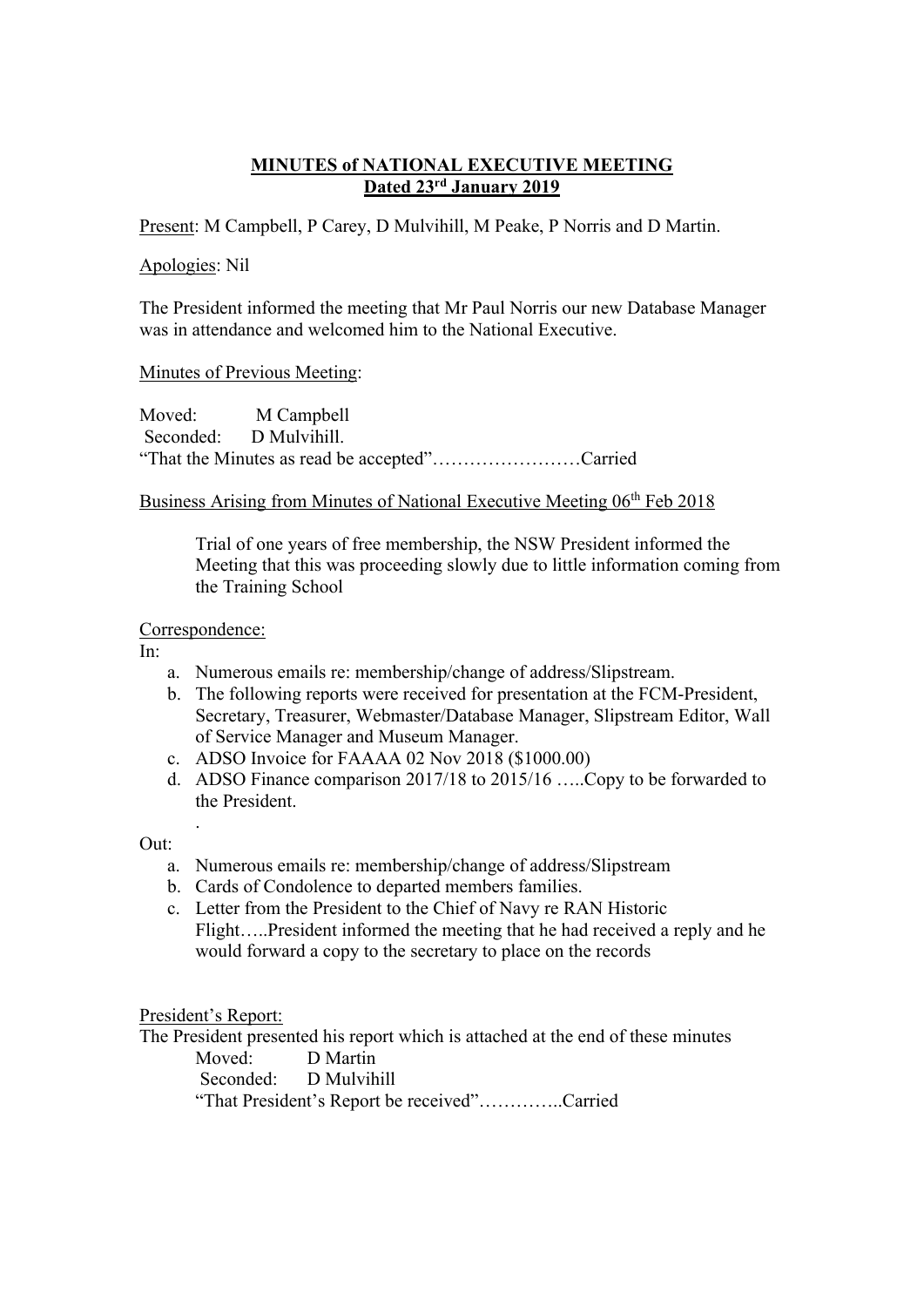Treasurer's Report:

The Treasurer's Report is attached at the end of these minutes

Moved; D Martin Seconded: M Peake "That treasurer's Report be received"…………..Carried

Secretary's Report: The Secretary's Report is attached at the end of these minutes

> Moved; M Peake Seconded: D Mulvihill "That Secretary's Report be received"…………..Carried

#### Webmaster's Report

The Webmaster's gave a verbal report in which he stated that the Website continues to supply members and other browser with information and FAAA news.

Moved; D Martin Seconded: D Mulvihill "That the Webmaster's Report be received"…………..Carried

#### Database Manager's Report

Our new database Manager Paul Norris also gave a verbal report saying that he was still getting used to the position and thanking Marcus Peake for an excellent handover.

Paul also asked when the next Slipstream was due as he would be away for the last part of March. The secretary suggest that he forward the Slipstream list to him in the first week of March

Marcus Peake suggested that Paul ring him in the first week of March to discuss the Australia Post code update that must be applied to the database before the next Slipstream mailing list is generated.

Moved: D Martin Seconded: D Mulvihill "That the Database Manager's Report be received"…………..Carried

General Business

Patron: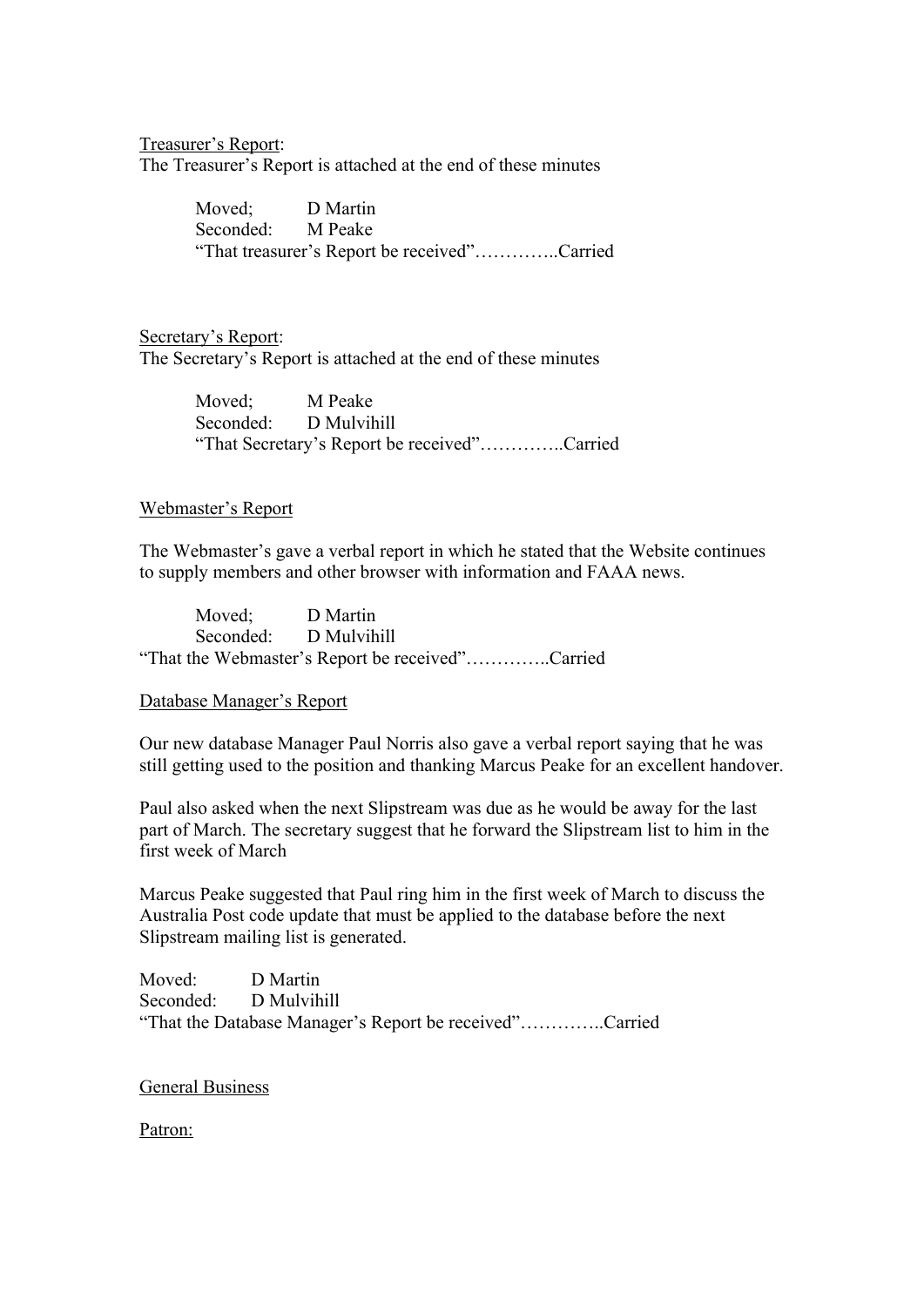The President asked the Executive as to whether they thought a Patron was necessary for the Association. The general feeling by the Executive was that having a Patron added a great deal of prestige to the Association.

The President then stated he was hoping to have the matter sorted in the near future.

# 2018 Reunion

Whilst numbers were well down on previous Reunions comments from many whom attended showed that it was an excellent event from the Friday evening Dinner , the NSW Lunch to the BBQ and Model Aero Flying Display on the Sunday embers were shown to be having an enjoyable time. Thanks must be extended to the excellent catering at all events provided by the Bomaderry Bowling Club, the Shoalhaven Ex-Servicemen's Club and the North Nowra Butcher.

Many thanks must also be extended to the NSW Division for organizing the complete weekend and their committee of Greg Wise, Ron Batchelor, Denis Mulvihill and yours truly.

At the wash-up of proceedings the NSW Division presented the National Treasurer with a cheque of \$2000.00 from the Reunion.

The President asked as to why the committee thought that the numbers were down on previous reunions.

The two main reasons were

- a. The lack of a Flying display by the FAAA
- b. The age of a high percentage of our members make them reluctant to travel long distances.

# Federal Council Meeting

The 2018 Federal Council Meeting was held in the FAA Museum on the Saturday Morning prior to the NSW Lunch. All Divisions were represented with the exception of the ACT

With the National President Mark Campbell being absent overseas on Naval Duties, Vice president Phil Carey chaired the meeting.

Our guest speaker was Commodore Chris Smallhorn (COMFAA) and he kept members entertained through -out his speech.

The Notice of Motion pertaining to the Roll of Honour was passed by a vote of 5: 0 Western Australia abstaining

Web master Marcus Peake is to be congratulated for the time and effort he put into this matter and we hope that it is now complete.

The second Notice of Motion presented by the WA Division (State Presidents to form part of the National Executive) lapsed for the want of a seconder.

The Date for the 2019 needs to be set ....suggested date is Saturday October  $26<sup>th</sup>$ 

# **HARS**

The Webmaster Marcus Peake informed the meeting that HARS had been the successful tenderer for the RANFAA Historic Flight and were now seeking assistance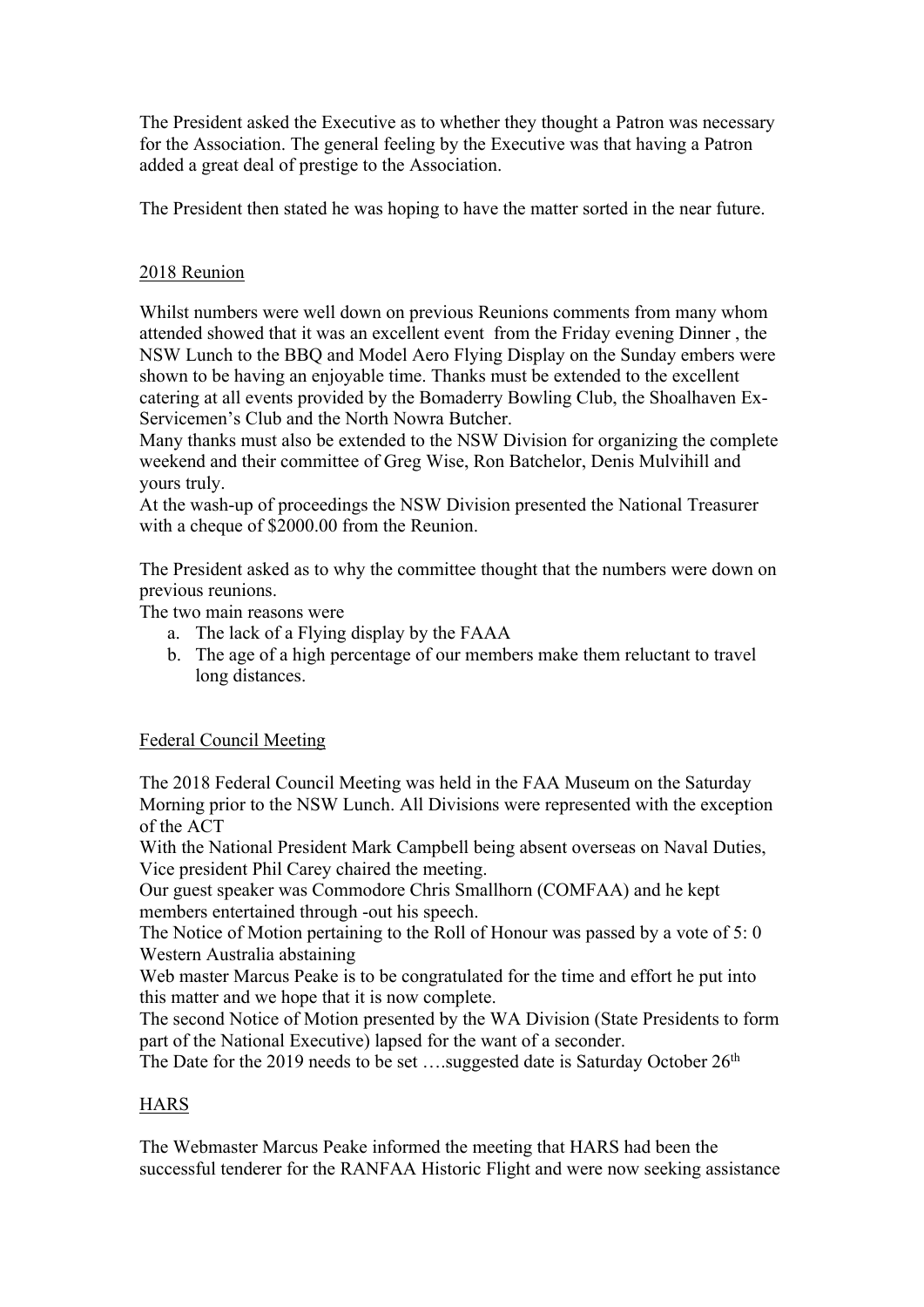to transfer the two Wessex Aircraft to Parks and Albion Park respectively approximate costs involved were \$5000.00 -\$6000. The Committee decided to donate \$1000.00 towards these costs.

## FCM 2019

The Secretary informed the meeting that 2019 was an election year and all positions were declared vacant. He also informed the meeting that he and the Treasurer will not be standing for re-election

### NEXT MEETING

There being no further Business the meeting was closed by the President at 1130 ESDST

M Campbell R Martin President Secretary FAAAA FAAAA FAAAA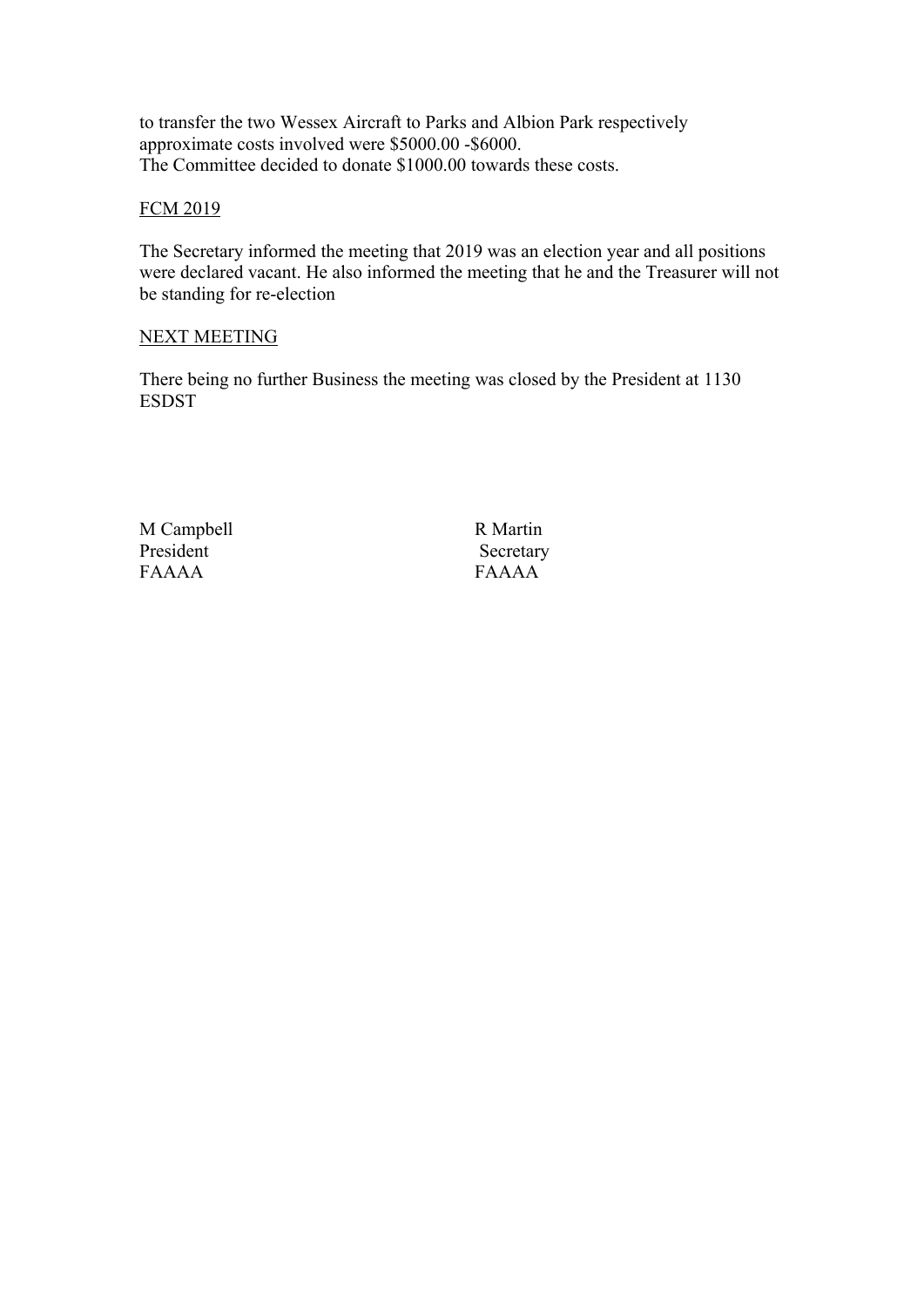# **Presidents Report – National Executive Meeting January 2019**

My activities over the past few months have centred on three areas: Working with the DFWA on the Productivity Commission Report into the Department of Veterans Affairs; assisting Government House with a proposed Honour for a FAAAA member; and discussions on the subject of FAAAA Patron (which I wish to discuss with you at the Executive Meeting).

My major activity has been on the Productivity Commission's recently issued draft report into compensation and rehabilitation for veterans. The Defence Force Welfare Association (DFWA), together with its partners in the Alliance of Defence Service Organizations (ADSO), have supported some aspects of the report, but have taken issue with the recommendation to eliminate the Department of Veterans Affairs and then transfer veterans' support functions to the Department of Defence and several other draft recommendations. I have supported the general ADSO thrust, but it must be stated that I am having difficulty inserting myself and the FAAAA into the decision making process. I have not had any response from the DFWA staff to my emailed thoughts thus far. I shall continue to contribute where I can.

There has been no further action with the DFWA on the military covenant matter. The Productivity Commission Report has taken precedence and the complete focus of the DFWA over the last 6 weeks.

**M. G. Campbell RADM, RANR National President**

**.**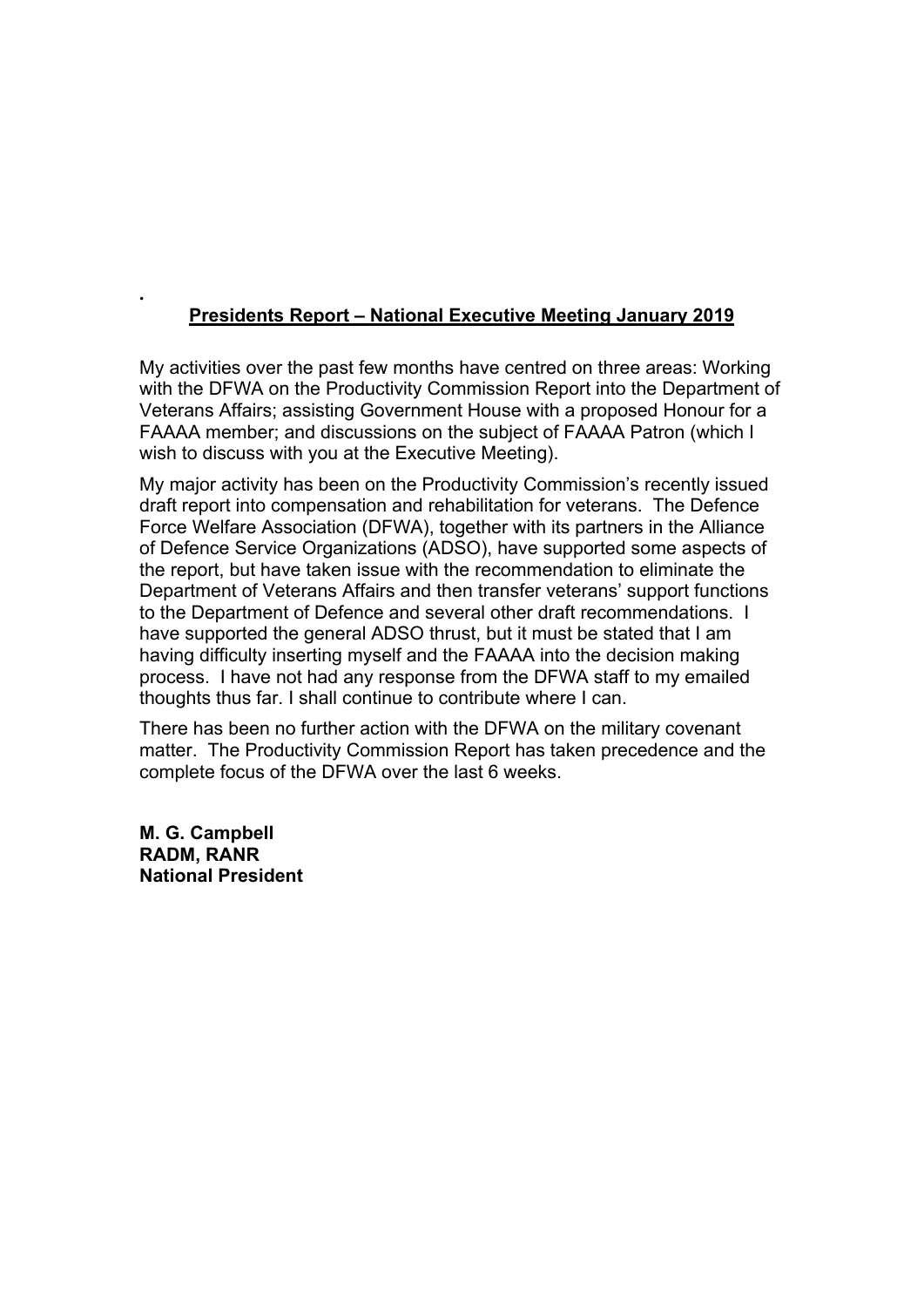# **National Secretary's Report for Executive Meeting dates23rd Jan2019**

**Two major events have taken place since our last Executive Meeting namely the FAAAA 5 yearly Reunion and the Annual Federal Council Meeting.**

## **Reunion**

**Whilst numbers were well down on previous Reunions comments from many whom attended showed that it was an excellent event from the Friday evening Dinner , the NSW Lunch to the BBQ and Model Aero Flying Display on the Sunday embers were shown to be having an enjoyable time. Thanks must be extended to the excellent catering at all events provided by the Bomaderry Bowling Club, the Shoalhaven Ex-Servicemen's Club and the North Nowra Butcher.**

**Many thanks must also be extended to the NSW Division for organizing the complete weekend and their committee of Greg Wise, Ron Batchelor, Denis Mulvihill and yours truly.**

**At the wash-up of proceedings the NSW Division presented the National Treasure with a cheque of \$2000.00 from the Reunion.**

# **FCM**

**The 2018 Federal Council Meeting was held in the FAA Museum on the Saturday Morning prior to the NSW Lunch. All Divisions were represented with the exception of the ACT**

**With the National President Mark Campbell being absent overseas on Naval Duties, Vice president Phil Carey chaired the meeting.** 

**Our guest speaker was Commodore Chris Smallhorn (COMFAA) and he kept members entertained through -out his speech.**

**The Notice of Motion pertaining to the Roll of Honour was passed by a vote of 5: 0 Western Australia abstaining**

**Web master Marcus Peake is to be congratulated for the time and effort he put into this matter and we hope that it is now complete.**

**The second Notice of Motion presented by the WA Division (State Presidents to form** 

**Part of the National Executive) lapsed for the want of a seconder.**

**In finishing I would like to welcome our new Data Base Manager Paul Norris to the Executive and wish him well in his new job.**

**Dick Martin National Secretary 23rd Jan 2019**